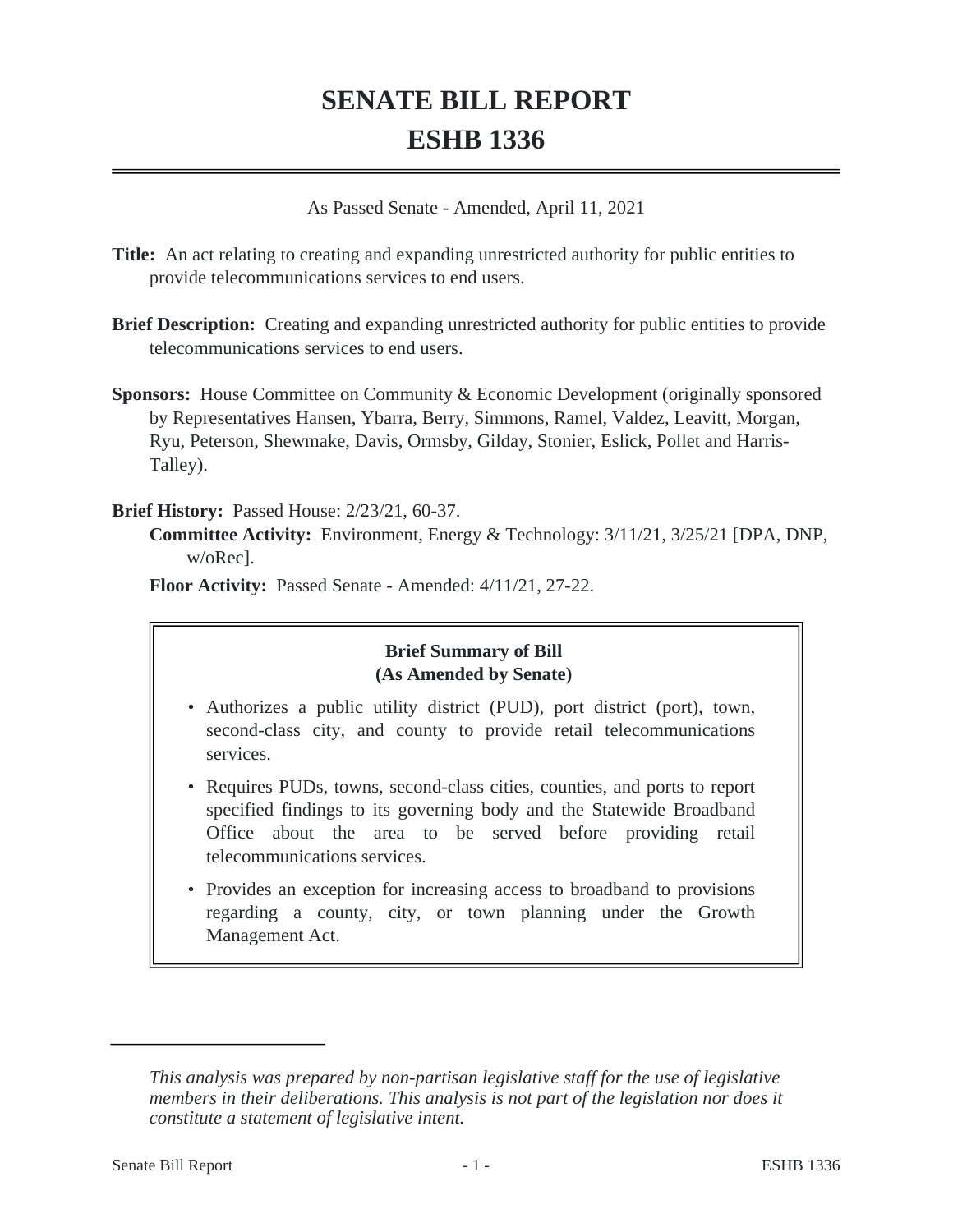### **SENATE COMMITTEE ON ENVIRONMENT, ENERGY & TECHNOLOGY**

**Majority Report:** Do pass as amended.

Signed by Senators Lovelett, Vice Chair; Das, Hobbs, Liias, Nguyen, Sheldon and Stanford.

**Minority Report:** Do not pass.

Signed by Senators Ericksen, Ranking Member; Brown and Short.

**Minority Report:** That it be referred without recommendation. Signed by Senators Carlyle, Chair; Wellman.

**Staff:** Angela Kleis (786-7469)

**Background:** Public Utility District. A PUD in existence on June 8, 2000, may construct and operate any telecommunications facilities within or without the PUD's limits for the following purposes:

- for the PUD's internal communications needs; and
- for providing wholesale telecommunications services within the district and by contract with another PUD.

PUD authority to provide retail telecommunications services to end users is limited to when:

- an Internet service provider (ISP) operating on a PUD's facility stops providing services to customers and no other retail service providers are willing to provide service—restrictions are prescribed; and
- a PUD that meets certain requirements is petitioned to provide such services—petition requirements are specified.

Port District. A port in existence on June 8, 2000, may construct and operate any telecommunications facilities within or without the district's limits for the following purposes:

- for the port's own use; and
- for the provision of wholesale telecommunications services within or without the district's limits.

A port that has not exercised its authority by June 7, 2018, must develop a business case plan before exercising this authority. The business case plan must be reviewed by an independent qualified consultant. Ports do not have the authority to provide telecommunications services to end users.

Counties, Cities, and Towns. The state Constitution requires the Legislature to provide a uniform system for county and city government; however, it allows cities that meet population specifications and counties to adopt home rule charters establishing differing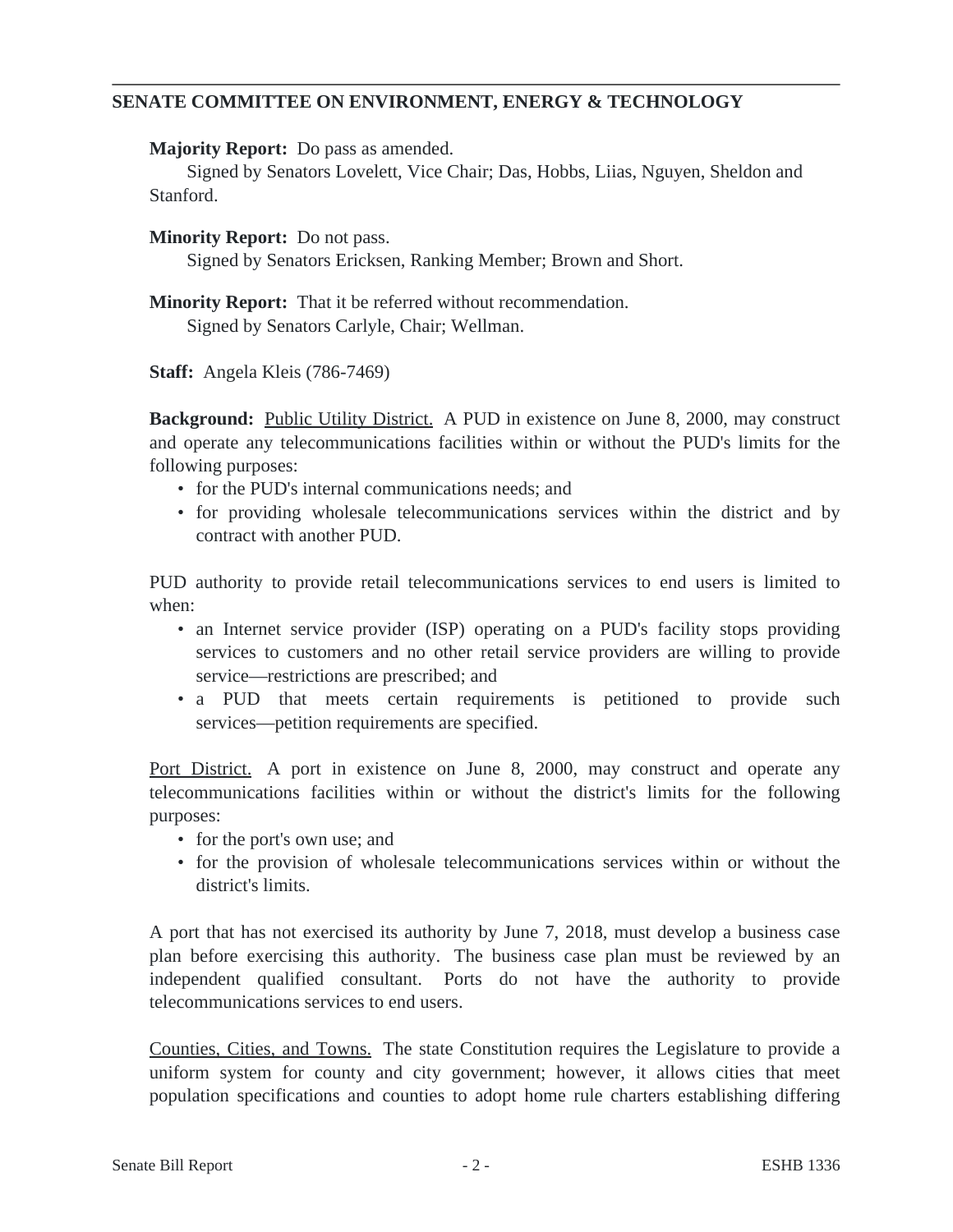governing systems as long as no provision is contrary to current federal or state laws. In addition, the Optional Municipal Code provides broad home rule powers to cities that meet certain requirements.

Cities are municipal corporations classified according to their population at the time of organization. First-class cities are those with a population of 10,000 or more that have adopted a city charter. Second-class cities are those with a population of 1500 or more that have not adopted a city charter and do not operate under the Optional Municipal Code. Towns have a population of less than 1500 and do not operate under the Optional Municipal Code.

According to a 2003 attorney general opinion, charter counties and first-class cities and cities operating under the Optional Municipal Code have the authority to offer telecommunications services to their residents to the extent not specifically barred by statute. These municipalities with home rule powers do not need express or implied statutory authority to enact local legislation. Other cities, towns, and counties are limited to those powers granted by statute and currently do not have this authority.

Public Works Board-Financial Assistance. To qualify for certain financial assistance, the Public Works Board (PWB) must determine a local government meets specified conditions, such as the local government has developed a capital facility plan. Except where necessary to address a public health need or substantial degradation, a county, city, or town planning under the Growth Management Act (GMA) may not receive financial assistance from the PWB unless it has adopted a comprehensive plan, including a capital facilities plan element, and development regulations as required under the GMA.

State Broadband Office. The purpose of the Governor's Statewide Broadband Office (SBO) is to encourage and develop affordable, quality broadband within the state to promote innovation, serve the growing needs of Washington's systems, and improve broadband accessibility for unserved communities.

**Summary of Amended Bill:** Wholesale Telecommunications Services. PUD authority to provide wholesale telecommunications services is expanded to allow a PUD to provide such services:

- within an area in an adjoining county that is already provided electrical services by the PUD; or
- within an adjoining county that does not have a PUD providing electrical or telecommunications services headquartered within the county's boundaries, but only if that district providing telecommunications services is not authorized to provide electrical services.

Retail Telecommunications Services. A PUD may provide retail telecommunications services or telecommunications facilities within the district's limits or without the district's limits by contract with another PUD, any political subdivision of the state authorized to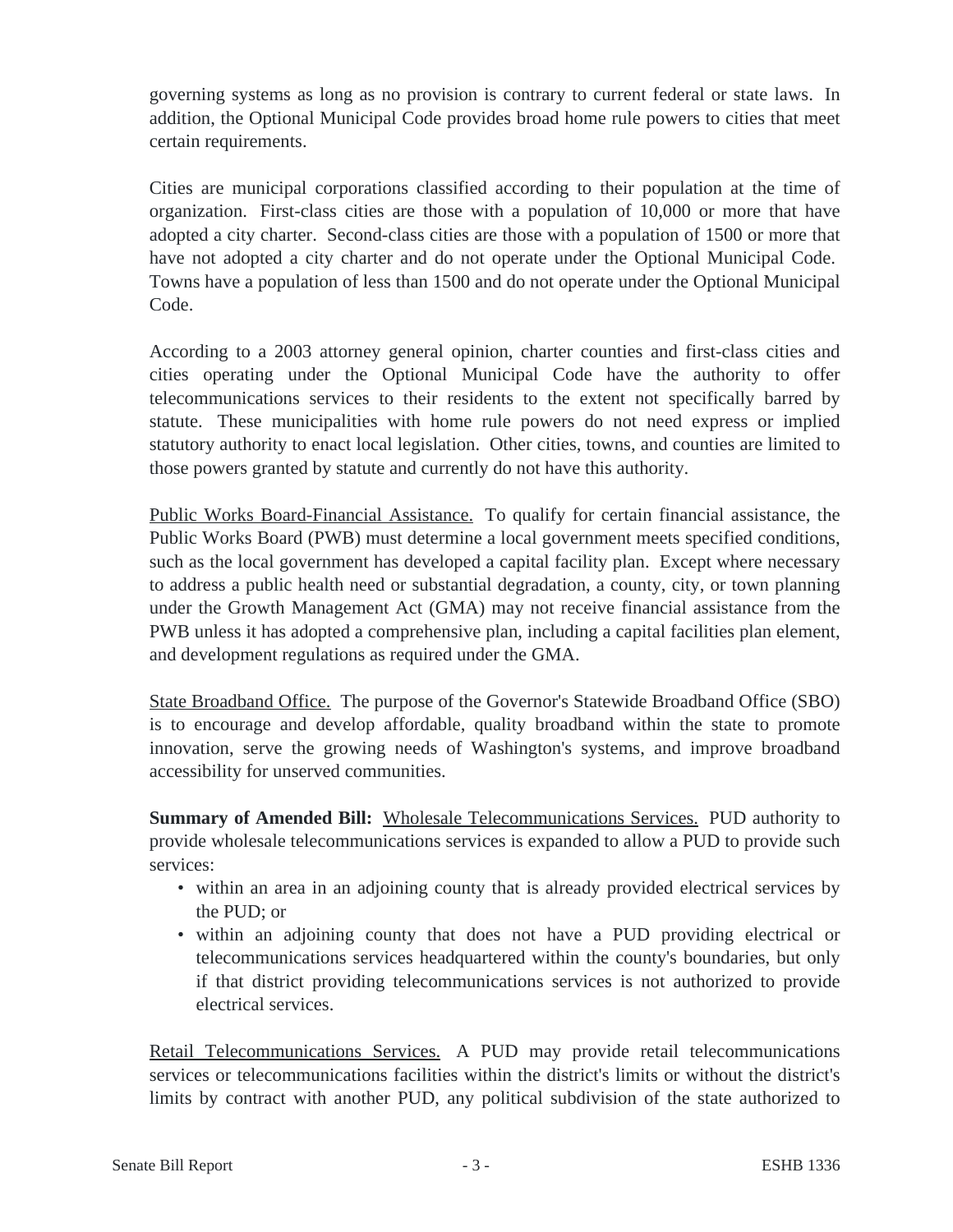provide retail telecommunications services in the state, or with a federally recognized tribe located in the state.

A port may construct and operate telecommunications facilities to provide retail telecommunications services within or without the district's limits.

A town, second-class city, and county may construct and operate telecommunication services or telecommunications facilities to provide its inhabitants with telecommunications services.

Reports. Before providing retail telecommunications services, PUDs, towns, second-class cities, counties, and ports must examine and report to its governing body and the SBO the following about the area to be served:

- an assessment of current availability of broadband infrastructure and its adequacy to provide high-speed Internet access to end users;
- the location where retail services will be provided;
- evidence relating to the unserved nature of the community;
- expected costs of providing retail services to customers;
- evidence that the proposed infrastructure will be scalable to meet statutory broadband goals;
- sources of funding for the project that will supplement any grant or loan awards; and
- a strategic plan to maintain long-term operation of the infrastructure, and the expected installation charges and monthly costs for end users.

The SBO must post a review of the proposed project on its website.

For the purposes of this report, unserved means an area of Washington in which households and businesses lack access to broadband service as a minimum 100 megabits per second (Mbps) download speed and at a minimum 20 Mbps upload speed. .

Repeals. The following are repealed:

- authority for a PUD to provide retail services when an Internet service provider operating on a PUD facility stops providing services to customers and no other retail service providers are willing to provide service;
- authority for certain PUDs that are petitioned to provide such retail services; and
- the requirement for a port that has not exercised its wholesale authority by June 7, 2018, to develop a business case plan prior to exercising this authority.

Public Works Board-Financial Assistance. An exception for increasing access to broadband is added to the provision that a county, city, or town planning under the GMA may not receive financial assistance unless it has adopted a comprehensive plan, including a capital facilities plan element, and development regulations as required by the GMA. The relevant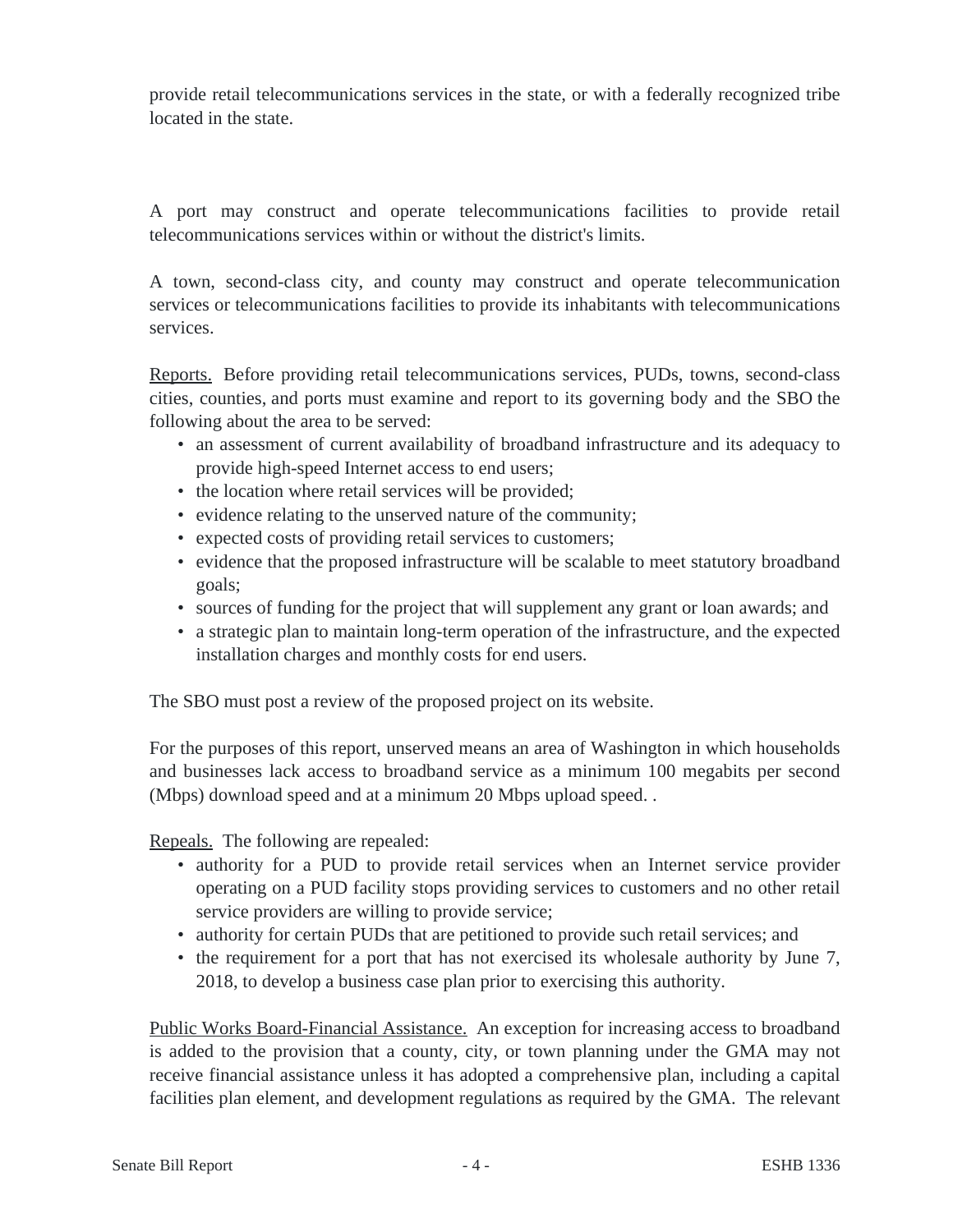sections of the Washington Administrative Code must be amended by January 1, 2022, accordingly.

### **Appropriation:** None.

**Fiscal Note:** Available.

## **Creates Committee/Commission/Task Force that includes Legislative members:** No.

**Effective Date:** Ninety days after adjournment of session in which bill is passed.

**Staff Summary of Public Testimony on Engrossed Substitute House Bill:** *The committee recommended a different version of the bill than what was heard.* PRO: We should not restrict PUD, port, city, and county authority to serve their communities. Certain cities have unrestricted retail services. The bill does not mandate broadband. It removes restrictions that prohibit municipalities from serving the public and provides flexibility and opportunity to collaborate in order to provide people with more solutions and options.

Without retail authority, we cannot access federal funds. It will take too long to build out to all areas. Federal funds are needed for costly Internet highway builds.

The current structure is not meeting the needs of our communities. This is an equity issue in rural and urban areas. It is critical to make broadband available to everyone. We need reliable, affordable Internet service to educate our children, provide access to telehealth, and recruit businesses to our areas.

CON: Private companies have invested billions in broadband infrastructure. Retail authority alone will not ensure access to federal funds. The bill does not prevent overbuild, provide guardrails, or ensure the unserved will get served first. Public entities would be able to selectively pick where they want to provide service. This bill would have a significant negative impact on my lively hood.

OTHER: This is a step in the right direction but recommend continuing to focus on unserved areas. Municipal service could be helpful to unserved areas. Washington is one of the most connected states. This bill risks disrupting this success.

**Persons Testifying:** PRO: Representative Drew Hansen, Prime Sponsor; Mitchell Harper; Nancy Chamberlain, Washington State PTA; Phoebe Walker, ASUW Seattle; Derek Young, Pierce County Council; Janet St Clair, Island County Board of Commissioners; Tori Emerson, Washington State PTA; George Caan, WPUDA; Len McComb, Two Medicine Communications; Greg Brotherton, Jefferson County Commissioner; Sharon Trask, Mason County Board of Commissioners; Laura Bernstein, Share The Cities Action Fund; Joe Poire, Port of Whitman County; Thomas Spencer, Associated Students of WSU-Vancouver; Bob Hunter, Kitsap PUD; Debra Lester, Kitsap PUD; Christine Grant, Whatcom County